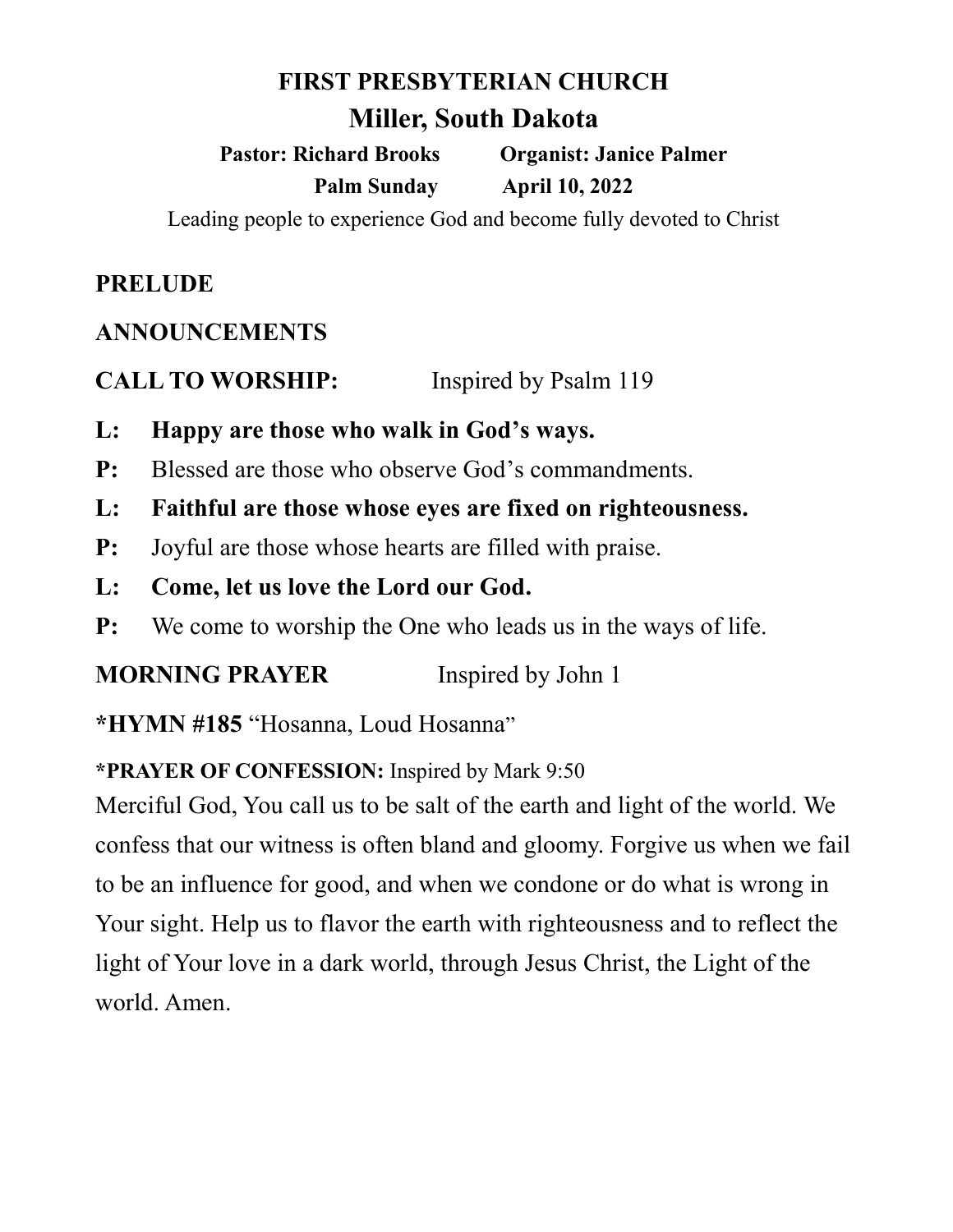# **\*DECLARATION OF PARDON \*GLORIA PATRI \*GREETING ONE ANOTHER**

# **PRAYER FOR ILLUMINATION**

# **CHILDREN'S TIME**

**CHOIR ANTHEM: "Hosanna to the King"**

## **GOSPEL READING**

**Matthew 5: 13-16** (p.780 in the pew Bible) .**Luke 14:25-35** (845 in the pew Bible)

**SERMON: "Are You Feeling Salty"**

# **PASTORAL PRAYER AND LORD'S PRAYER**

**\*HYMN** "Make Me a Channel of Your Peace" (see insert)

**INVITATION TO OFFERING ---OFFERTORY PRAYER OF DEDICATION \*DOXOLOGY**

**\*HYMN #140 "**Rejoice the Lord is King" Children are dismissed to Sunday School **\*CHARGE AND BENEDICTION**

 *\*Please stand if you are able.*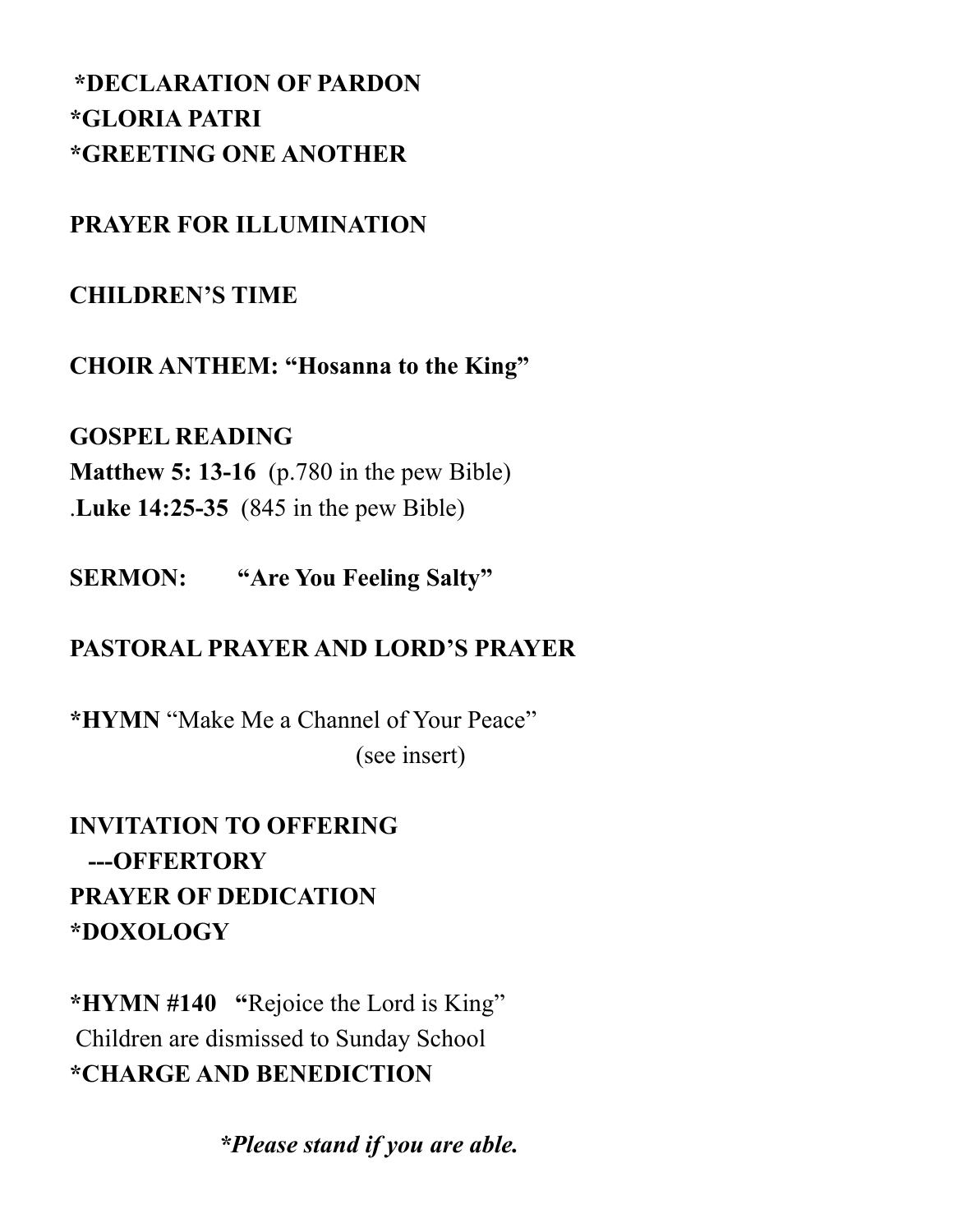### **ANNOUNCEMENTS**

#### **REMEMBER:**

 **\*Guests, we welcome you.** Please sign the guest book by the front door before you leave. \***Large print bulletins are available.** 

If you would like one, please pick one up as you come into the sanctuary.

 \***Let the Deacons or Janice know** if you or someone you are aware of is hospitalized, in need of a visit, or prayers.

 **\*An usher will be available to help** people up and down the stairs or in and out of the elevator

#### **OUR CHURCH**

#### **APRIL 10 - APRIL1 16**

| Sun., April 10:                    | Worship at 10:00 A.M                               |  |  |
|------------------------------------|----------------------------------------------------|--|--|
|                                    |                                                    |  |  |
|                                    | Happy Birthday: Lynn Blaseg                        |  |  |
| Tues., April 12:                   | Happy Birthday: Sarah DeHaai                       |  |  |
| Wed., April 13:                    | Choir practice at 7:00                             |  |  |
|                                    | Session meets at 7:00                              |  |  |
|                                    | Happy Birthday: Phyllis Testerman                  |  |  |
| Thurs., April 14:                  | Maundy Thursday service at 6:00 at the             |  |  |
|                                    | Methodist Church                                   |  |  |
|                                    | Happy Birthday: Chelsea Pugh & Liz Steptoe         |  |  |
| Fri., April 15:                    | Good Friday Service at 6:00 at the Lutheran Church |  |  |
|                                    | Happy Birthday: Kelly Wagner & Haylie Huss         |  |  |
| Sat., April 16:                    | Happy Birthday: Stephanie Edwards                  |  |  |
| <b>Greeter today:</b>              | Kevin Hofer                                        |  |  |
| <b>Student Greeters today:</b>     | Blake & Grace Hofer                                |  |  |
| <b>Greeters for Apr. 17:</b>       | Chelsea & Riley Pugh                               |  |  |
|                                    | Student Greeters for Apr. 17: Jake & Jordyn Pugh   |  |  |
| <b>Ushers for April:</b>           | Kevin Hofer & Greg Haar                            |  |  |
| <b>Student Ushers today:</b>       | Eric & Ian Speck                                   |  |  |
| <b>Student Ushers for Apr. 17:</b> | Jayce Pugh & Heather Resel                         |  |  |
| <b>Deacons for Apr.</b>            | Pam Heasley & Sue Jones                            |  |  |

**Attendance for last week:** 63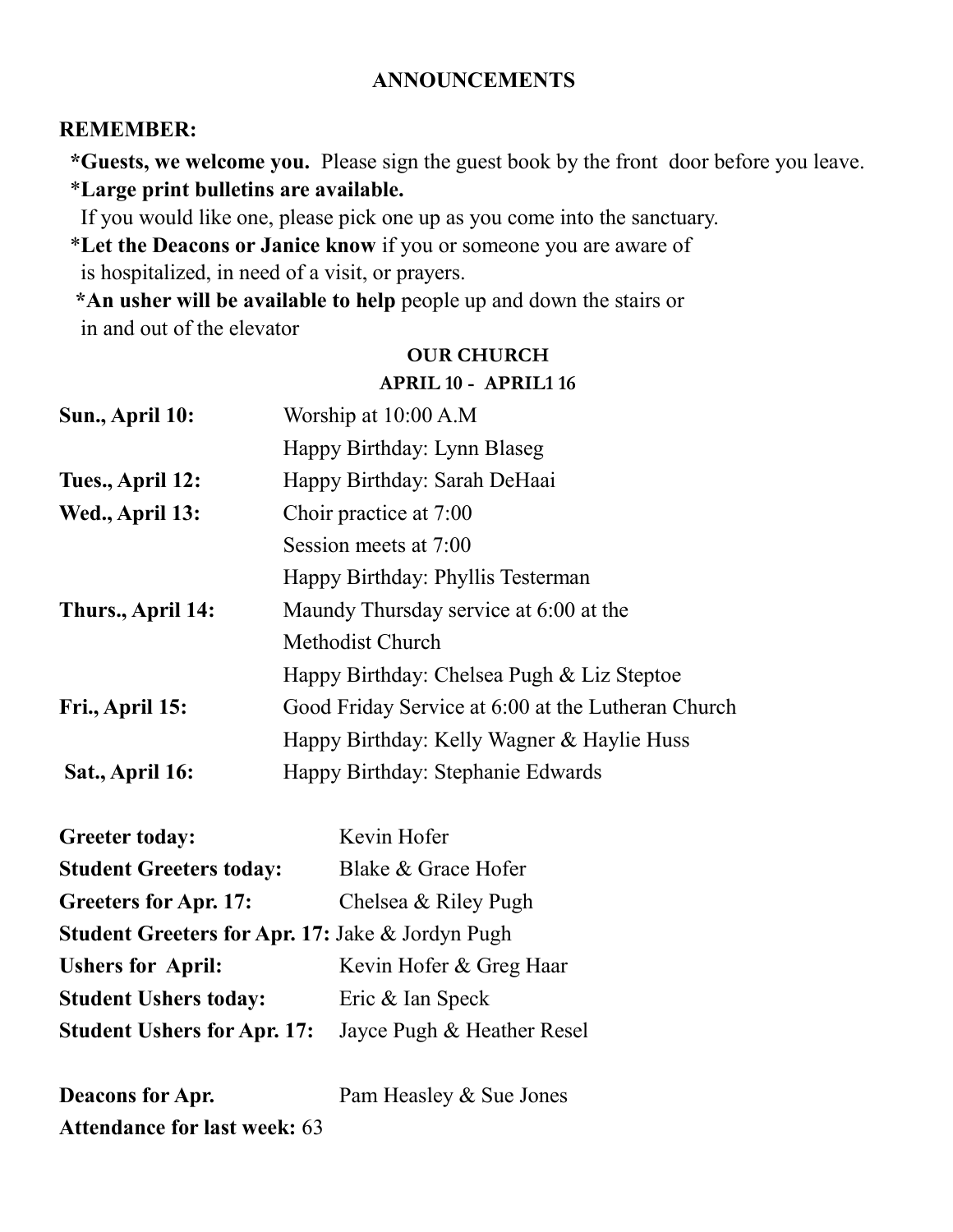# **FYI:**

1. Our Church would like to get e-mail addresses of our members. If you could e-mail me at my address of [secretary@firstpresmiller.org,](mailto:secretary@firstpresmiller.org) I can save your addresses or please get them to me in writing if e-mailing is not an option. Thank you. Patty

### *2. Please let the office know if I am missing any birthdays or anniversaries. Thank you!*

### **3. Offering for April 3:** \$ 2,174.00

- 4. I*t's time to think about Easter memorials. Please contact Jean Johnson or Dawn Haar about these. Easter lilies are \$15.00.*
- *5.* Just a reminder to check out our Church's website every week at millerpresby.com. We have a new "interim information" button on the left hand side-bar that will take you to a page of information and that week's "happenings", and it will be updated as needed each week . It will help everyone to stay up-to-date on dates, events, etc. in our church community! Also if you have anything that you like to see included on the website and/or share photos of our church events and dates, please email Dee Sivertsen at [deesiv@gmail.com.](mailto:deesiv@gmail.com) *Thank you!*

### **6**. **Our new email for the church is [PresbyPastorMiller@gmail.com.](mailto:PresbyPastorMiller@gmail.com) Please update this in your contacts files. Thank you!**

### **GLORIA PATRI**

Glory be to the Father, and to the Son and to the Holy Ghost.

As it was in the beginning, is now and ever shall be,

world without end. Amen.

### **DOXOLOGY**

Praise God, from whom all blessings flow,

Praise Him all creatures, here below,

Praise Him above, ye heavenly host.

Praise Father, Son, and Holy Ghost. Amen.

### **Prayer list:**

June VanZee, Jill Nelson, Kayleen Fulton, Scott Teason, Vi Moncur, Sanae Brown, Marcia Potts, Nathan Bonebright, Melanie Wangsness, Bob Lager, Jean Johnson, Kayden Hammond, Jane Lundholm, Kevin VanDerWerff, Teresa Whetsel, family and friends of Marcie Lander and Russ Davis.